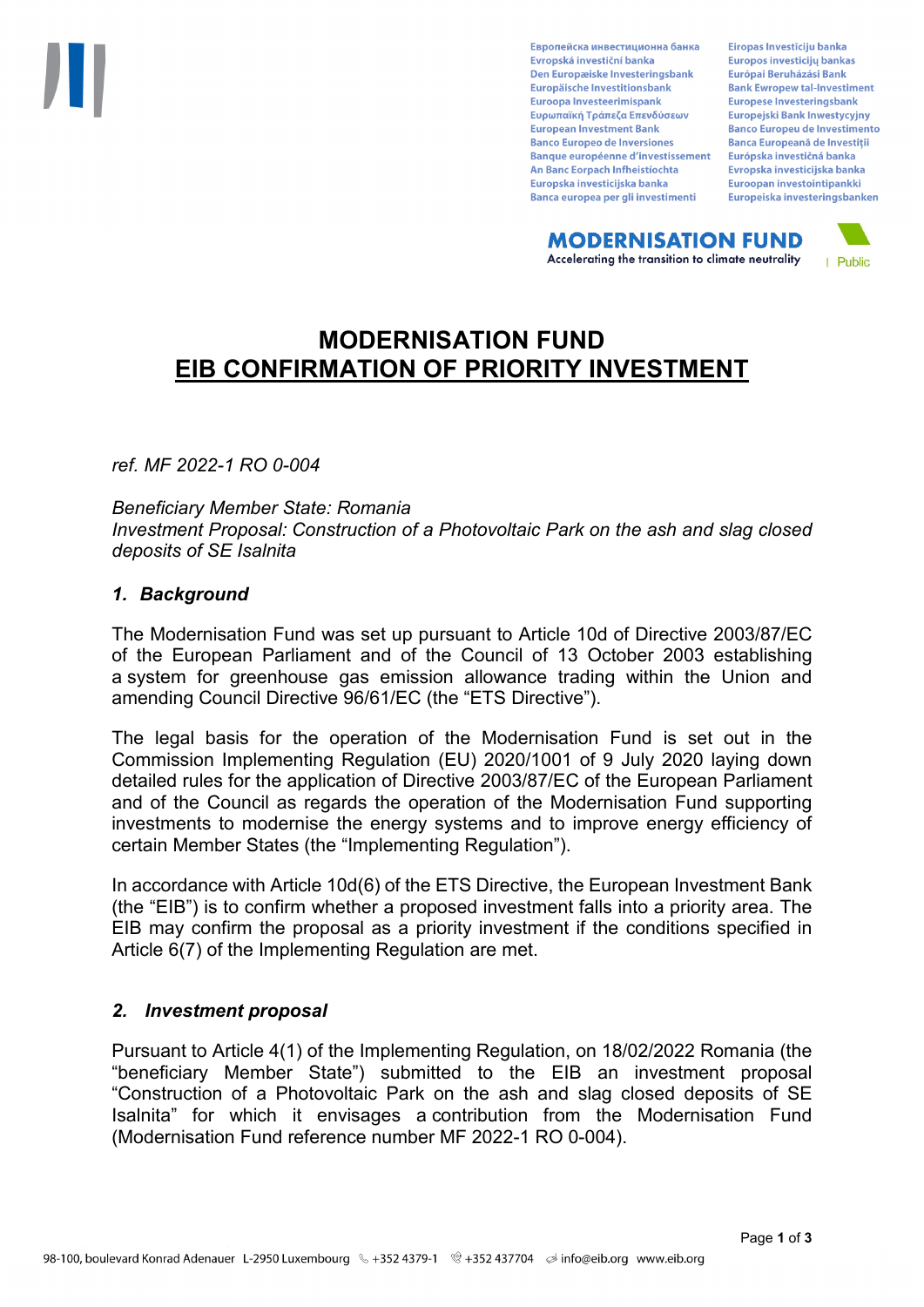

The investment proposal concerns a project relating to the construction of a photovoltaic power plant.

The beneficiary Member State has requested funding of EUR 53 432 006 for a disbursement under the proposed project.

The main objective of the investment is to support the development of new capacities of renewable energy sources that contribute to the decarbonisation of the power system.

The project is part of the measures set out in the National Energy and Climate Plan (NECP) for Romania in relation with the adequacy of the energy system in the context of the development and decarbonisation plan of the Oltenia Energy Complex.

### *3. Compliance with the conditions for priority investment*

- a) The beneficiary Member State has demonstrated that the investment complies with the requirements laid down in Article 10d(1) of the ETS Directive as it supports the modernisation of the energy system and it is in line with the objectives and measures set out in its NECP.
- b) According to the information provided by the beneficiary Member State and pursuant to Article 10d(2) Directive 2003/87/EC, the investment is considered as a priority investment as it falls under the priority area "generation of electricity from renewable sources".
- c) The beneficiary Member State has sufficient funds available for the requested disbursement according to the statement of the available funds referred to in Article 5(1) of the Implementing Regulation and after deduction of any amounts to be disbursed for investments already confirmed in accordance with Article 6(9) of the Implementing Regulation.
- d) The beneficiary Member State has provided evidence that the measures under the investment proposal have obtained State aid clearance in accordance with the Commission Decision C(2022) 553, ref. State aid SA.59974.
- e) The beneficiary Member State has confirmed in writing that the investment complies with any other applicable requirements of Union and national law.
- f) According to the information provided by the beneficiary Member State, the amounts requested from the Modernisation Fund are not intended to cover the same costs of the investment as those financed by another Union or national instrument.

## *4. Conclusions*

The EIB has assessed the investment proposal based on the information submitted by the beneficiary Member State in accordance with Article 4 and Annex 1 of the